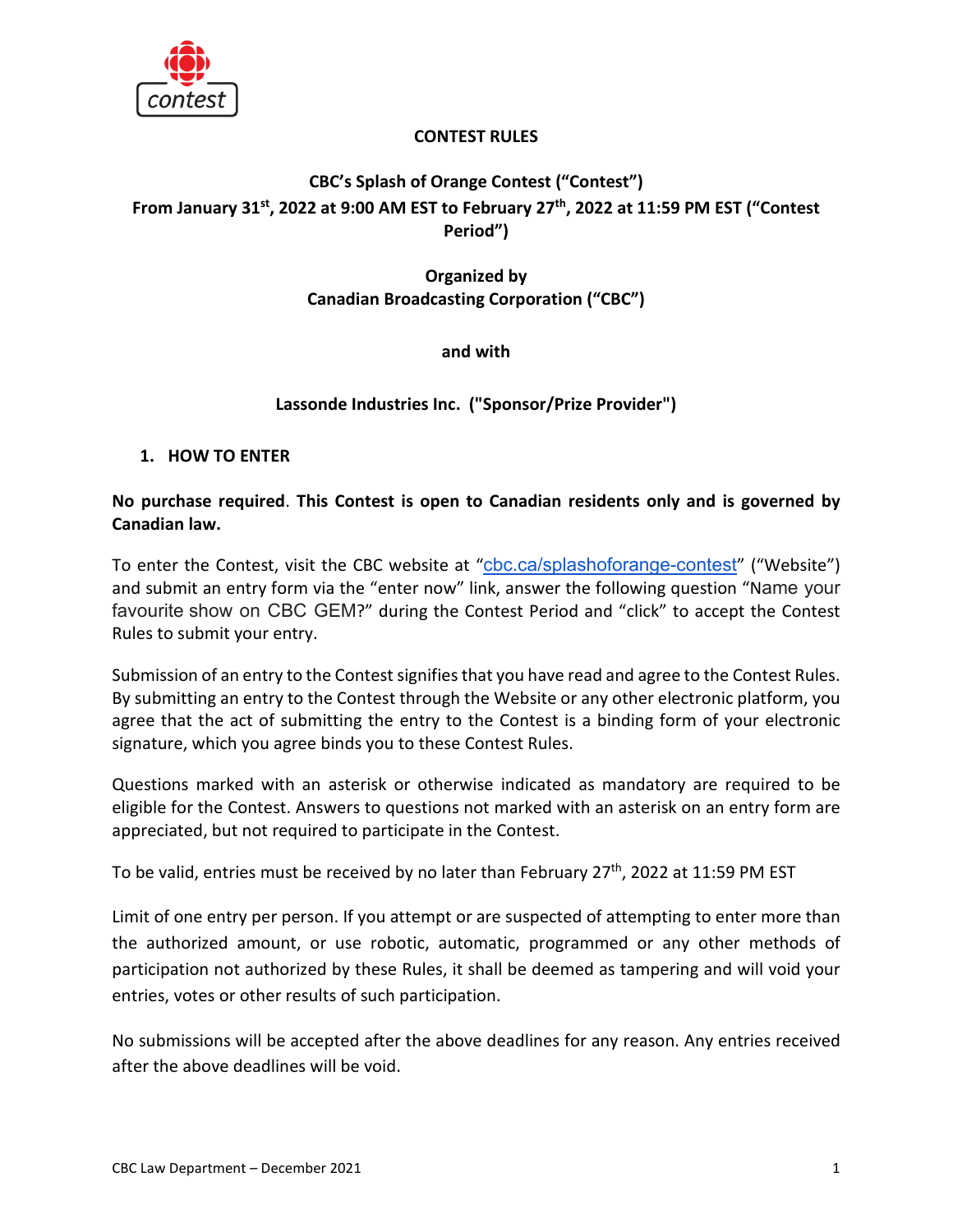

#### **\*\*\*THIS SECTION APPLIES ONLY IF YOU SUBMIT CONTENT AS PART OF THE CONTEST\*\*\***

# **Your Entry**

Your entry includes any and all content you contribute, post (text, photo, drawing, etc.), hashtag or otherwise submit in connection with the Contest.

You represent and warrant to CBC that you hold all of the required rights and authorizations to the content you submit to CBC. You have consent from any identifiable people appearing in your entry (including parental consent for minors) and all authorizations required to grant the license specified hereafter to CBC.

The following kind of content is prohibited:

- a. Offensive and likely to expose an individual or a group of individuals to hatred or contempt on the basis of race, national or ethnic origin, colour, religion, sex, sexual orientation, age or mental or physical disability
- b. Pornography, vulgarity, obscenity or sexually explicit content
- c. Anything illegal
- d. Hate speech
- e. Threats, harassment
- f. Threats or suggesting committing a criminal act
- g. Profane, libelous, defamatory, threatening, insulting or promoting any activities that may be illegal, inappropriate, unsafe, dangerous, or socially irresponsible
- h. Attempts to mobilise people for any purpose outside of a CBC event
- i. When the Contest is hosted on social media platforms, anything that does not comply with the Terms of Service and Rules of such social media platforms
- j. Infringement upon any person's, entity's or organization's personal or proprietary rights, including but not limited to, intellectual property rights. For greater certainty, your entry may be ineligible (in CBC sole discretion) if it contains a third party's copyright, trademarks or logos
- k. Violates any law in Canada and/or
- l. Defamatory, misrepresented or disparaging remarks about CBC/Sponsor/Prize Provider or any other company, brand or person or and of their products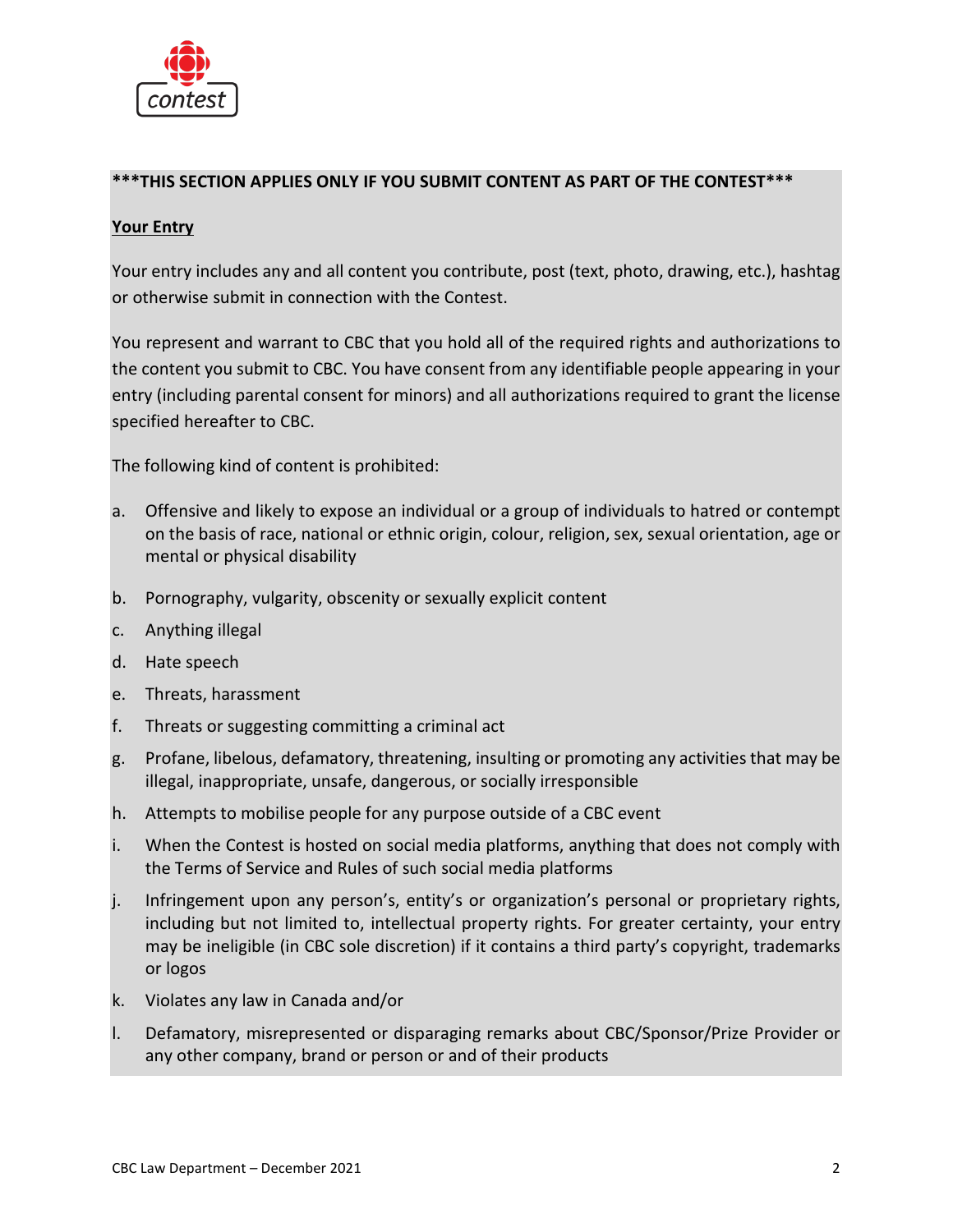

Any entry deemed by CBC to be in violation of the above prohibitions or is otherwise inappropriate, will be disqualified by CBC in its sole and absolute discretion.

For contests that require contestants to submit a text, add: Your content should be no more than [insert number] words and in [describe] format.

For contests that require contestants to submit photographs and/or videos, add: Your content should be no longer than [insert number] minutes.

All content submitted to CBC will not be returned to you.

By submitting content to CBC in connection with this Contest, you grant CBC and Sponsor/Prize Provider a royalty-free, perpetual, non-exclusive, irrevocable, unrestricted, worldwide license to publish, reproduce and distribute the content in all media, on all platforms and by any other means of communication they control or authorize in connection with this Contest and CBC contest promotion. You waive all moral rights to the content when used for these purposes. You authorize CBC and Sponsor/Prize Provider to use your name, image and voice, in their sole discretion, in conjunction with the use of your entry. Collective agreement provisions may apply. The list of winner(s) and winning entry/ies may be posted on the CBC and Sponsor/Prize Provider platforms for an indefinite period after the close of the Contest.

#### **\*\*\*THIS SECTION ONLY APPLIES IF CBC HAS PROVIDED CONTENT FOR THIS CONTEST\*\*\***

# **Use of CBC Content.**

You may only use content that is provided on CBC's Website specifically for use in this Contest ("**CBC Content**") and not any other content owned by the CBC or found on CBC's Website. You may only copy and use the CBC Content to create and submit your entry and may not otherwise use, copy, modify, distribute, transmit, transfer, sell or exploit the CBC Content. You shall have no right, title or interest in the CBC Content, and will erase or destroy all copies of the CBC Content upon submission of your entry. CBC is entitled to terminate your right to access or use any or all of the CBC Content at any time. You irrevocably assign, transfer and abandon all of your right, title and interest in and to your entry to CBC. Accordingly, CBC has the exclusive right to implement and authorize any provision under any law pertaining to intellectual property, including without limitation, the right to protect in its own name, as owner and author, your entry and any of its derivatives under law. Further, you agree that you may not use your entry, except as specifically indicated in writing by CBC.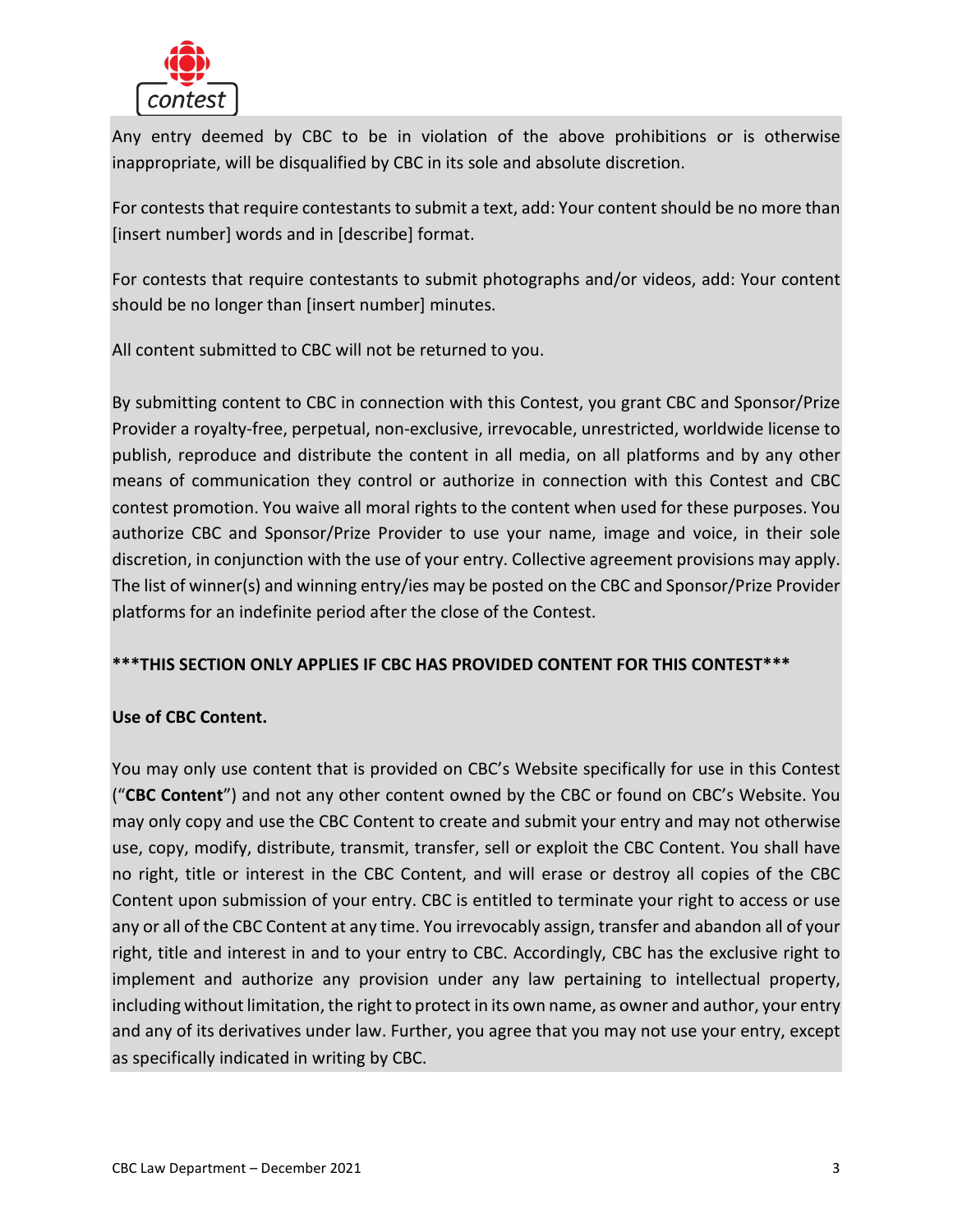

Contest is open to all Canadian residents who have reached the age of majority in their province or territory of residence as of the Contest opening date.

In cases where the Contest is open to contestant who has not reached the age of majority in their province (a "minor"), parent or guardian consent is necessary to enter the Contest and participate in the prize. Parent/guardian will be responsible for minor's participation in the prize. Where appropriate, the terms "contestant" and "winner" mean parent or guardian of the minor. If a minor contestant has not received consent to enter the Contest or a minor winner does not have parental/guardian consent to participate in the prize, or, where applicable, does not have a parent/guardian to accompany them in the prize, the entry shall be invalid.

The following individuals are not eligible:

- (a) employees of CBC during the Contest Period
- (b) CBC personalities on air anytime between the start of the Contest Period and up until the prize is awarded
- (c) employees of Sponsor/Prize Provider and their respective affiliates;
- (d) members of the Judging Panel; and
- (e) any of the above persons' immediate family (father/mother, brother/sister (including step brother/sister, half-brother/sister), son/daughter) and persons living under the same roof.

Where an entry is made on behalf of a group (i.e. class entry, school entry) which includes a person mentioned above, such group's entry may be allowed by CBC in its sole discretion.

# **3. PROCEDURE FOR AWARDING PRIZES**

On March 7th at 12:00 PM EST two random draws will be conducted by CBC's representatives from among all eligible entries received during the Contest Period. The contest will have two (2) winners in total.

The first two selected contestants from the random draws who will have correctly answered the question asked and correctly answers the mandatory mathematical skill-testing question

shall be declared the winners, subject to meeting all the conditions described in these Rules.

Selected potential winner(s) will be contacted using the telephone number, email or social media account provided on or used for entry and should claim their prize as instructed by CBC by no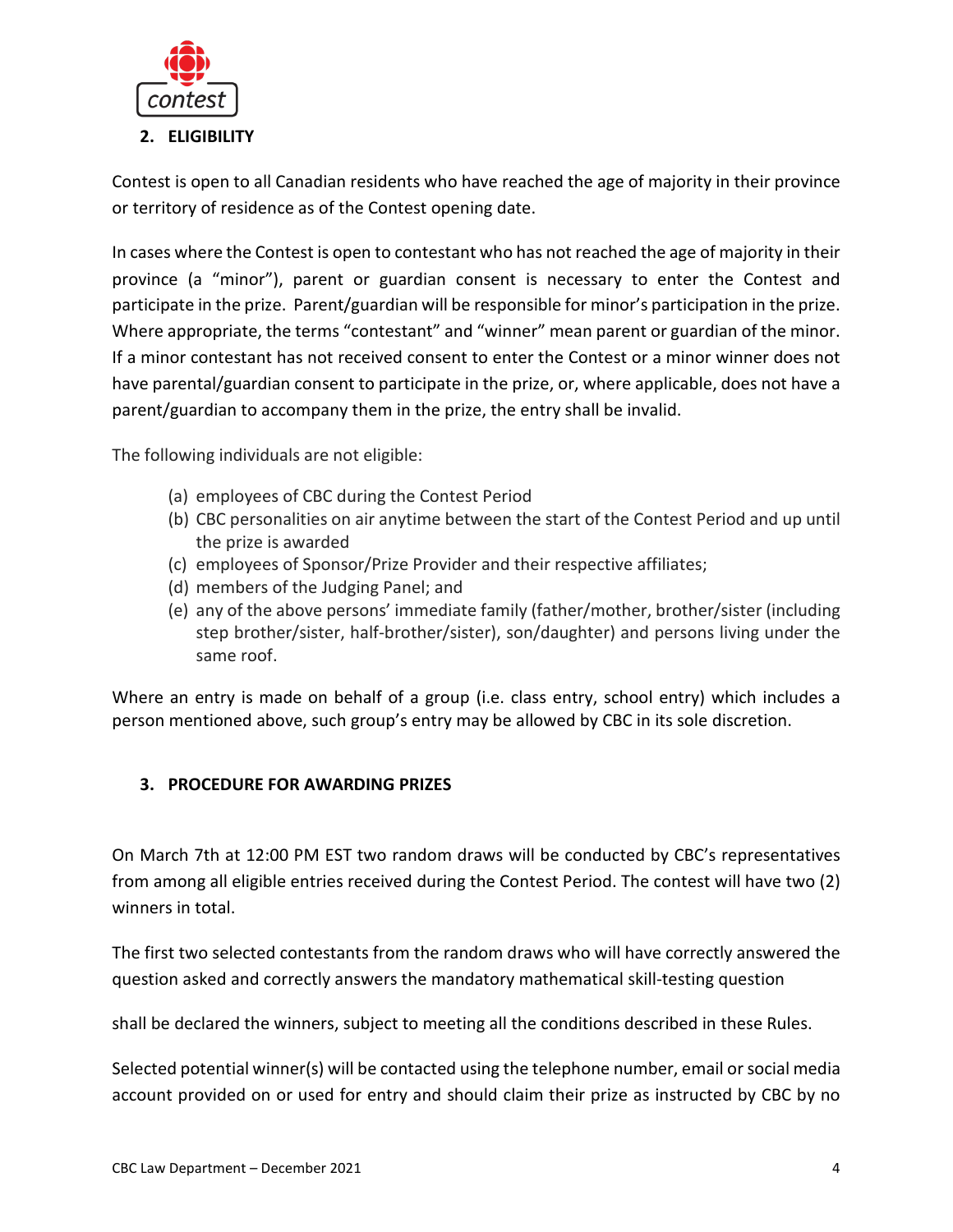

later than five (5) buissness days after the date and time they are initially contacted. If a potential winner does not claim their prize within such time, incorrectly answers the mathematical skilltesting question(where applicable), declines the prize, or is otherwise found to be ineligible, the prize shall be forfeited and CBC has the right, at its sole discretion, to select another potential winner, even if the potential winner's name has already been publicly announced; forfeited prizes will not be awarded.

You may be required to provide proof of your name/identity/age as requested by CBC in its sole discretion. If you fail to provide adequate proof you will be automatically disqualified from the Contest.

# **4. DESCRIPTION OF PRIZE(S)**

Each of the two slected winner will receive one (1) prize pack, which includes the following. The prizes described below cannot be exchanged for cash equivalent.

From Lassonde Industries Inc.

One (1) \$500 Gift Card to a Canadian Grocer of your choice

Five (5) \$5 Retail coupons for Oasis products, to be redeemed at a Canadian Grocer

#### **The total approximate retail value of all prizes offered is: \$ 1,053.9**.

Where the prize or use of the prize involves travel, the winner and his/her travel companion, are responsible for obtaining a valid passport if applicable and/or other required travel documentation at their own expense. The winner and his/her travel companion must comply with all travel requirements, including country entry and health requirements. If the winner or his/her travel companion are unable to travel or use the prize because they lack proper documentation or have not complied with other requirements, the prize will be forfeited without compensation, and a new draw may be held. No compensation or prize substitution will be provided if the winner's travel companion is unable to travel. Winner may be required by hotel to provide a valid credit card to cover incidental expenses.

The winner must be available to travel and/or use prize on the dates mentioned in the prize description. If the winner is unable to travel/use the prize on the designated dates, the prize will be forfeited without compensation and a new draw may be held.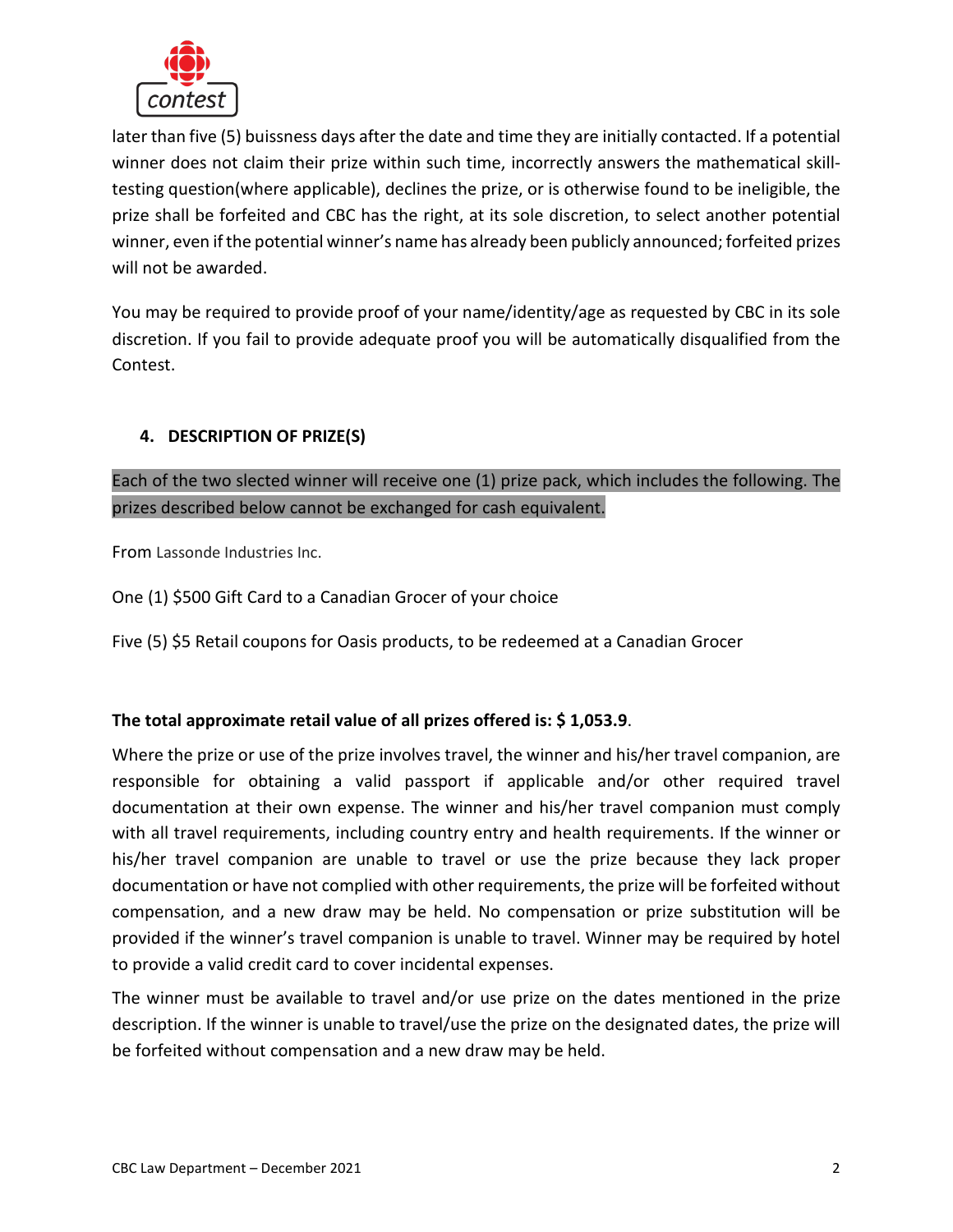

# **5. GENERAL RULES**

**5.1.** To be declared a winner of a prize as a result of a random draw, the selected contestant must first correctly answer a mathematical skill-testing question.

# **5.2.** By entering the Contest, you:

- **a.** declare you have read, agree to and have complied with the Contest Rules;
- **b.** declare you meet all criteria to enter the Contest and to accept and participate in the prize (if awarded);
- **c.** agree that subject to the accuracy of the response to the mathematical skill-testing question, if you are the winner of a prize, you agree to accept the prize as provided by CBC/Sponsor/Prize Provider;
- **d.** consent and agree that your name, city/province of residence, image, statements and/or voice and your entry may be shared with Sponsor/Prize Provider and may be used for promotional and other purposes related to this Contest free of charge by CBC/Sponsor/Prize Provider;
- **e.** your heirs, your successors and your assigns, release CBC and any Sponsor/Prize Provider as well as its/their respective parents, subsidiaries, affiliates, directors, officers, consultants, agents, volunteers and employees (the "**Contest Parties**") from all liability for any damages, compensatory, direct, incidental, consequential or otherwise arising from your participation in this Contest, the use of your entry, and from the awarding, acceptance or use of the prize (if awarded).

**5.3.** If the prize allows the winner to be accompanied by one or more people anyone accompanying the winner in connection with the prize shall sign a release agreeing that their name, image and/or voice may be used for advertising purposes related to this Contest free of charge, and releasing the Contest Parties from all liability for any damage or loss arising from use of the prize.

**5.4.** The prize shall be accepted as is and may not be exchanged or refunded for an amount of money, sold or transferred. No substitutions will be allowed. Any portion of a prize not used for any reason will be forfeited.

**5.5.** If the prize cannot be awarded as described in these Rules, the Contest Parties reserve the right to substitute a prize or prize component with another of comparable value, as determined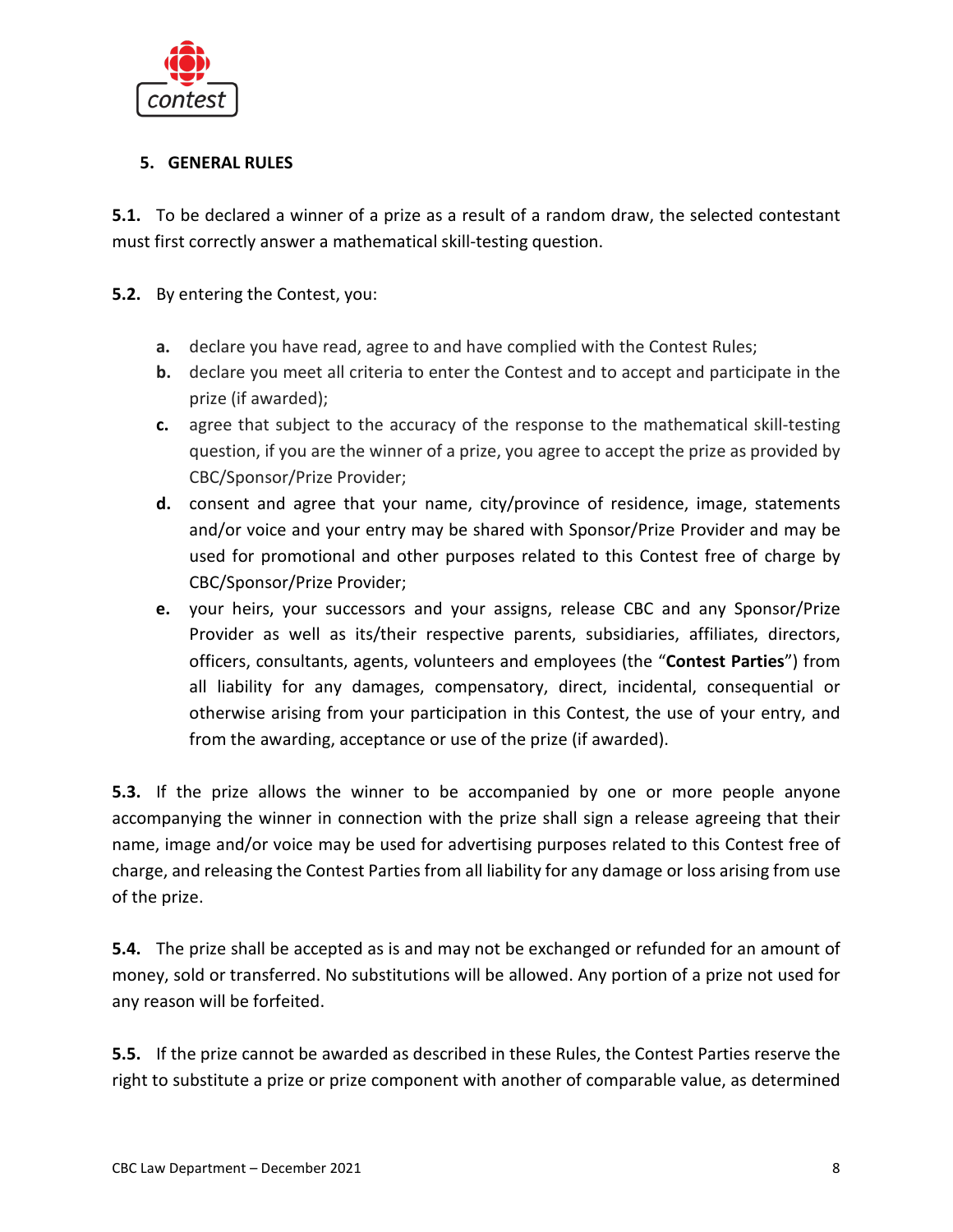

in their sole discretion. In no event will CBC or Sponsor be liable for more than the stated number of prizes available to be awarded.

**5.6.** Refusal to accept the prize or a portion of the prize releases the Contest Parties from any obligation toward the winner with respect to that prize/portion of the prize.

**5.7.** In the event of a dispute or complaint regarding whether an entry contravenes the Contest Rules, entries will be deemed to have been submitted in accordance with the Contest Rules, by the authorized account holder of the account used to submit the applicable entry. You may be required to provide proof (in a form acceptable to CBC) that you are the authorized account holder of the account used to submit the applicable entry and, if applicable, that you have all necessary consents, permissions and/or licenses as required by these Contest Rules. If CBC determines (in its sole discretion) that an entry contravenes the Contest Rules, the entry will be automatically disqualified from the Contest.

**5.8.** The decisions of the CBC with respect to all aspects of this Contest are final and binding on all entrants without right of appeal, including, without limitation, any decisions regarding the eligibility/disqualification of entrants and/or entries.

**5.9.** CBC reserves the right to amend the Contest Rules or to terminate the Contest at any time without any liability to any contestant. Any amendments to these Contest Rules will be posted on the Website. Without limiting the foregoing, CBC reserves the right to, without prior notice, adjust any of the dates and/or time frames stipulated in these Contest Rules, to the extent necessary, as a result of any technical or other problems, or in light of any other circumstances which, in the opinion of the CBC, in its sole and absolute discretion, affect the proper administration of the Contest as contemplated in these Contest Rules, or for any other reason.

**5.10.** For the award of a prize by voting method, CBC reserves the right to cancel any vote deemed unlawful or illegitimate and to make adjustments accordingly in calculating the number of votes received by the participant.

**5.11.** The Contest Parties assume no liability for any loss, damage or injury, including without limitation: (i) lost, stolen, delayed, damaged, misdirected, late, destroyed, illegible or incomplete entries; (ii) loss, theft or damage to software or computer or telephone data, including any breach of privacy; (iii) fraudulent calls; (iv) inability of any person to participate in the Contest for any reason including but not limited to: mistaken addresses on mail or e-mail; technical, computer or telephone malfunctions or other problems with computer on-line systems, servers, access providers, computer equipment, or software; lost, late, incomplete, illegible, incomprehensible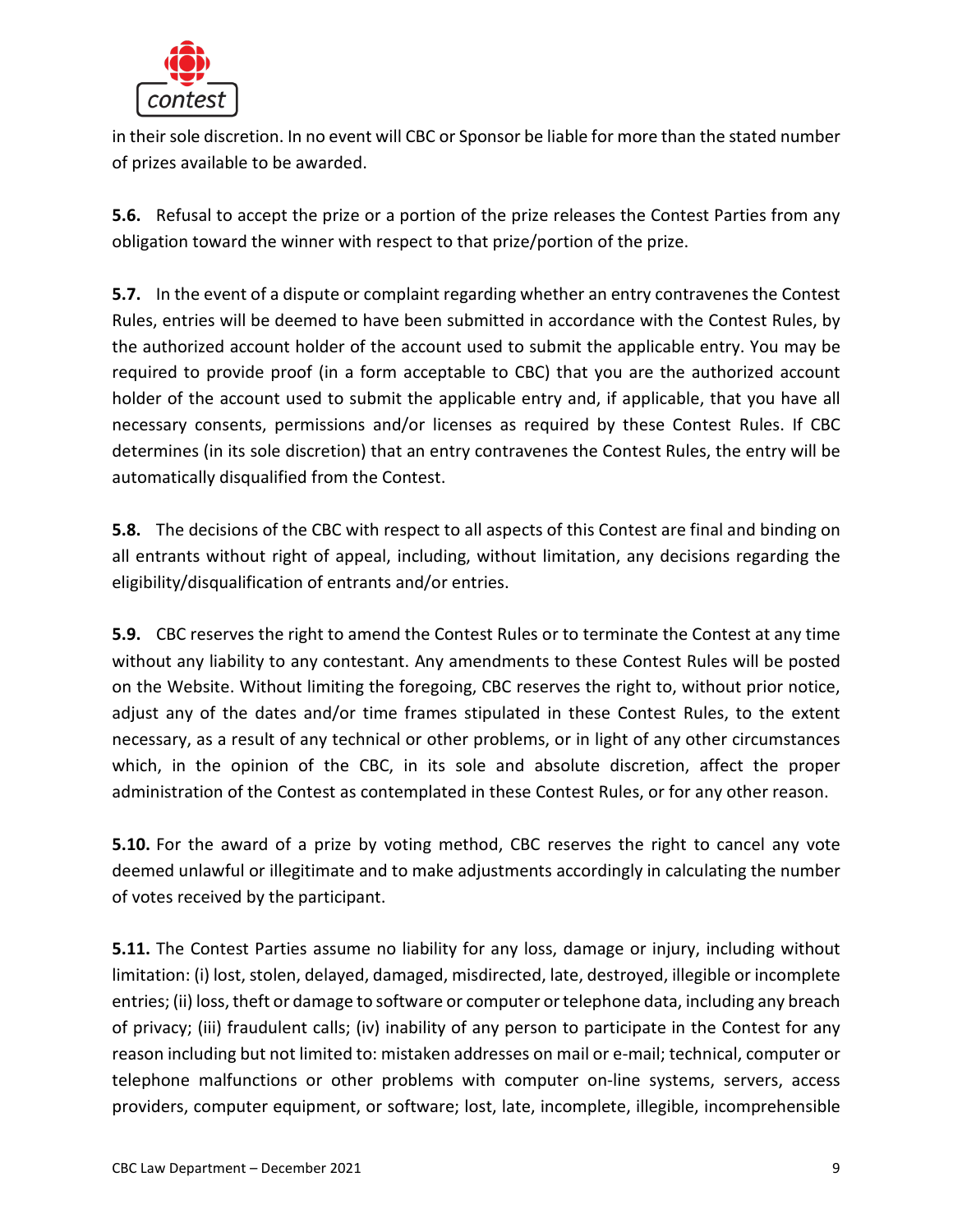

or misdirected entries; bugs, failures in services, hardware or software transmission failure or loss, delayed or corrupted data transmission; congestion on the internet or at any website, or any combination of the foregoing; (v) damage to any person's computer, including as a result of playing or downloading any material relating to the Contest; (vi) any delay or inability to act resulting from an event or situation beyond their control, including a strike, lockout or other labour dispute at their location or the locations of the organizations and businesses whose services are used to administer this Contest; (vii) prizes that are lost, damaged or misdirected during shipping; (viii) loss, damage, defects, or inability to use the prize once awarded to the winner for any reason whatsoever.

**5.12.** Social media or other platforms used for this Contest, and their respective parents, subsidiaries, affiliates, directors, officers, consultants, agents, volunteers and employees shall not be responsible for any damages, compensatory, direct, incidental, consequential or otherwise, with respect to or in any way arising from damages to participants occasioned by participating in the Contest or downloading any information associated with the Contest.

**5.13.** You agree that in your use of social media or other platforms for this Contest, including but not limited to chat areas, and the registration and use of social media accounts, user names or group names, you will not use obscene, libelous or slanderous language, or language which infringes upon a third party's trademark, trade name or other intellectual property right or right to privacy.

**5.14.** Contestants found tampering with or abusing any aspect of this Contest, including but not limited to acting in violation of these Rules, attempting to participate in the Contest more than the maximum number of times allowed, acting with the intent to disrupt the normal operation of this Contest, as determined by CBC, will be disqualified. The discovery of any use of robotic, automatic, macro, programmed, third party or like methods to participate in the Contest will void any attempted participation effected by such methods and the disqualification of the contestant utilizing the same in CBC's sole and absolute discretion.

**5.15.** When the Contest Rules allow entry via Facebook, Twitter or any other social network, the terms of use of these social networks apply and the social network, as well as its directors and officers, assume no liability whatsoever in connection with the Contest.

**5.16.** CBC reserves the right to cancel or suspend this Contest in its sole discretion for any reason including but not limited to corruption of the security or proper administration of the Contest as a result of a bug, virus, tampering or other cause. Any attempt to deliberately damage any website or to undermine the legitimate operation of this Contest is a violation of criminal and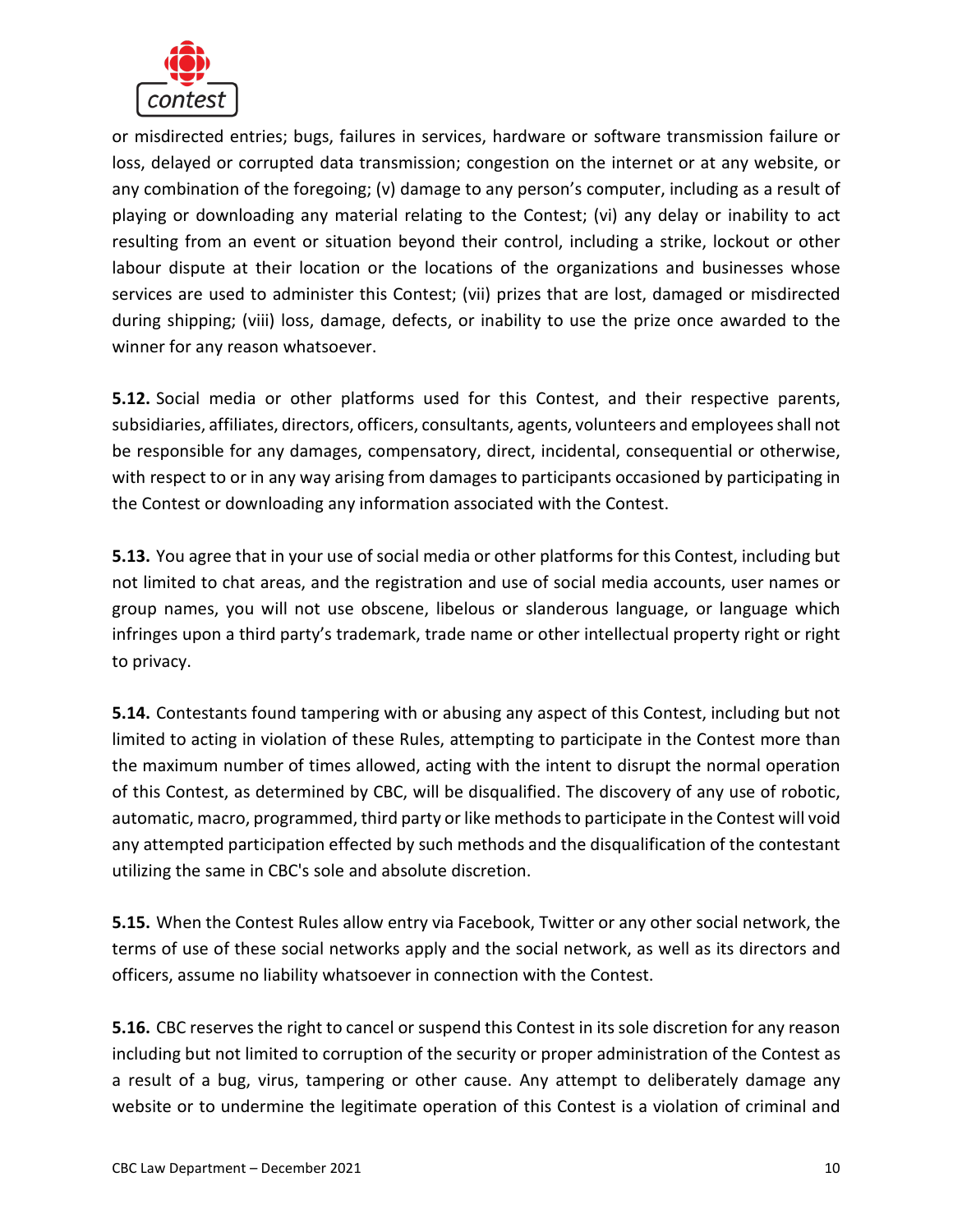

civil laws. Should such an attempt be made, CBC reserves the right to seek remedies and damages to the fullest extent permitted by law, including criminal prosecution.

**5.17.** Personal information collected at the point of entry, such as your name, age and contact information, is collected by CBC and will be stored and used by CBC and the Sponsor/Prize Provider or their representatives solely for the purposes of administering this Contest as well as for any other purpose you may have opted into at the time of entry. By providing your personal information, you expressly consent to these terms. Please see CBC's privacy policy at [https://cbc.radio-canada.ca/en/vision/governance/corporate-policies/secretariat/protection.](https://cbc.radio-canada.ca/en/vision/governance/corporate-policies/secretariat/protection) CBC is not responsible for the privacy policies of the Sponsor/Prize Provider or their representatives.

**5.18.** If the identity of a contestant is disputed, the authorized account holder of the e-mail address submitted at the time of entry will be deemed to be the contestant. The individual assigned to the e-mail address for the domain associated with the submitted e-mail address is considered the authorized account holder. A selected contestant may be required to provide proof that (s)he is the authorized account holder of the e-mail address associated with the selected entry. All entries must be submitted from a valid e-mail account that may be identified by reverse domain name search. The sole determinant of time for the purposes of receipt of a valid entry in this Contest will be the Contest server.

**5.19.** Odds of winning depend on the number of eligible entries. All entries that are incomplete, illegible, damaged, irregular, have been submitted through illicit means, using any robotic, automatic programmed method that artificially increases the odds of winning or do not conform to or satisfy any condition of the rules may be disqualified by the CBC. CBC is not responsible for any errors or omissions in printing or advertising this Contest.

**5.20.** In the event of any discrepancy or inconsistency between these Contest Rules and disclosures or other statements contained in any Contest-related materials, including, but not limited to: website and/or point of sale, television, print or online advertising; French version of these Contest Rules, and/or any instructions or interpretations of these Contest Rules given by any representative of CBC or the Sponsor/Prize Provider or the CBC Terms of Use, the terms and conditions of these Contest Rules shall prevail, govern and control to the fullest extent permitted by law.

**5.21.** The invalidity or unenforceability of any provision of these Contest Rules shall not affect the validity or enforceability of any other provision. In the event that any provision is determined to be invalid or otherwise unenforceable or illegal, these Contest Rules shall otherwise remain in